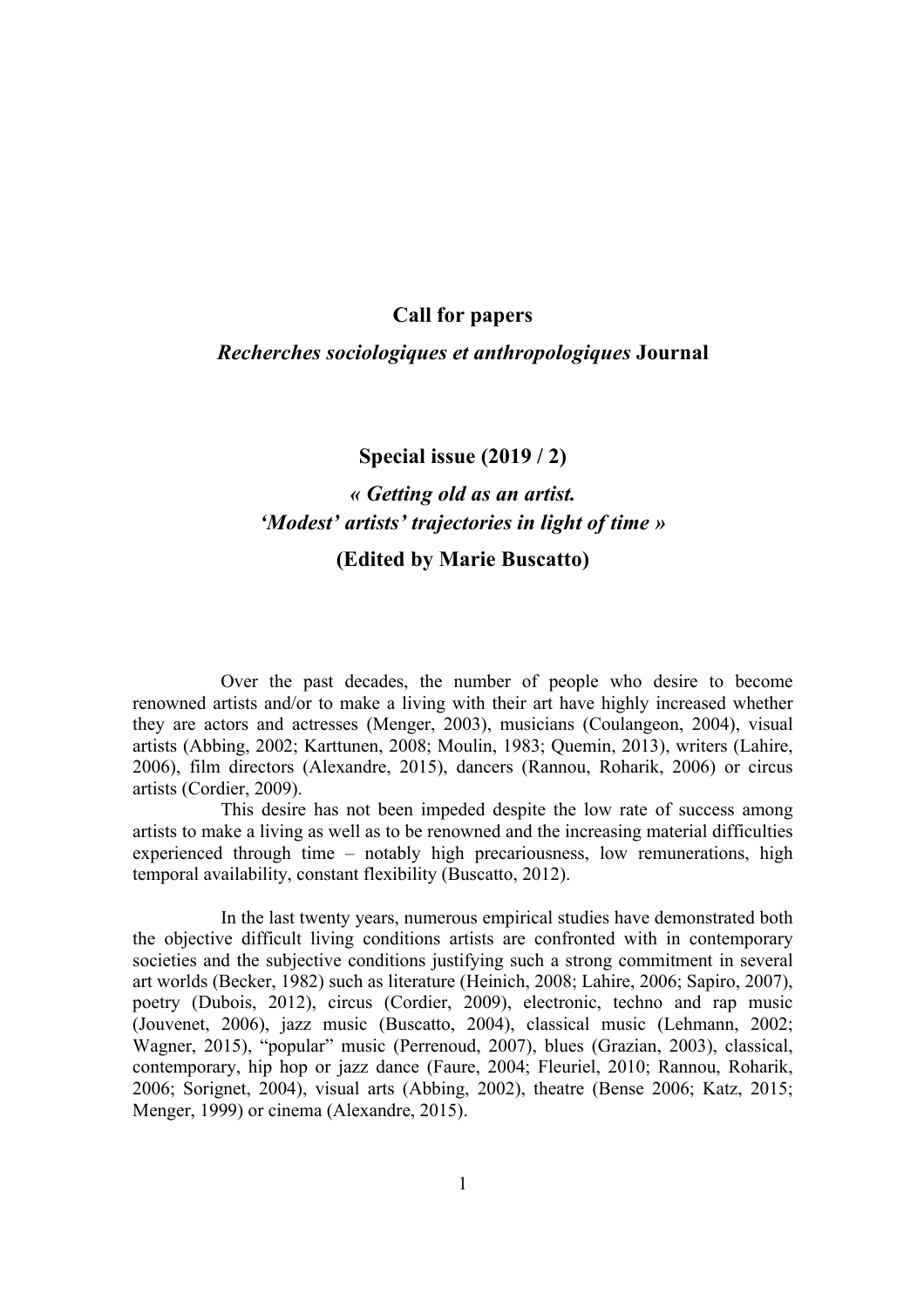Based on those studies, two main conclusions can be drawn.

On the one side, once 35-40 years old, only a small minority of aspiring artists are recognized as such by the main audience, their peers and art critics, outside of a limited circle of close people – family, friends, neighbours, local intermediaries within a specific geographic space – a town or a region for instance. Most artists who have not yet abandoned to create works of art – a very common case as demonstrated by Coulangeon in his statistical work about French musicians (2004) – either hold multiple jobs within their art world (Bureau, Perrenoud, Shapiro, 2009), or hold day jobs and lead a "double life" (Lahire, 2006) while experiencing a low level of artistic recognition.

On the other side, "vocation" (Heinich, 2005; Moulin, 1983; Sapiro, 2007) seems key in explaining why artists heavily engage into artistic creation in their first years of serious practice –  $e.g.$  in hip hop dance (Faure, 2004), in contemporary dance (Sorignet, 2004) or classical dance (Laillier, 2012), in jazz music (Buscatto, 2004) or electro, rap or techno music (Jouvenet, 2006) or classical music (Lehmann, 2002), in literature (Lahire, 2006; Sapiro, 2007), in visual arts (Abbing, 2002) or in circus (Cordier, 2009). "Vocation" is often coupled with "passion" to explain such a strong subjective commitment to artistic creation (Buscatto, 2015).

However, this body of research does not tell us much about those "modest" artists who are at least 35-40 years old and have kept on creating works of art even though they are not recognized as artists outside of a limited close circle. We do not know much about the ways they justify such a trajectory. A few studies do mention the necessary and painful reorientation experienced by some artists who were trained as soloists in classical music (Wagner, 2015) or in classical dance (Laillier, 2012). Some works sometimes show that most visual artists (Marguin 2013) or jazz musicians (Buscatto, 2004) will not be renowned when 40 and will have to develop other ways to make a living – artistic daily jobs or "double life". But little is yet known about this majority of "modest" artists: how do they deal with such a situation and which meaning(s) do they give to it?

This special issue will be devoted to such a question: better grasp the subjective and objective conditions which make those "modest" artists keep creating works of art while not recognized as artists outside a restricted close circle. Why and how do they decide not give up such an activity? Shall we think of it as the fruit of a "passion trap" (Ballatore, Del Rio Carral, Murgia, 2014) which would make it impossible for them to drop their "vocational attempt" even if it is quite difficult to be recognized as an artist and/or make a living with artistic work? Shall we better explain such a situation by the identification of new ways found by those artists to define their artistic activity: as a pleasure to create; as a path to independence; as a need to feel socially useful through art; as a way to be better appreciated among their close environment since art remains highly valued in our society; as the rejection of a "normal" life; as an activity which may be valued in other social and professional spheres, even for "modest" artists, as a path to recognition "one day"? Do those artists find ways to support their artistic activity with "outside" means – inheritance, a working companion, state allowances or a bread and butter daily job? From one art world to the other, working opportunities may vary highly: while poets and writers mainly work in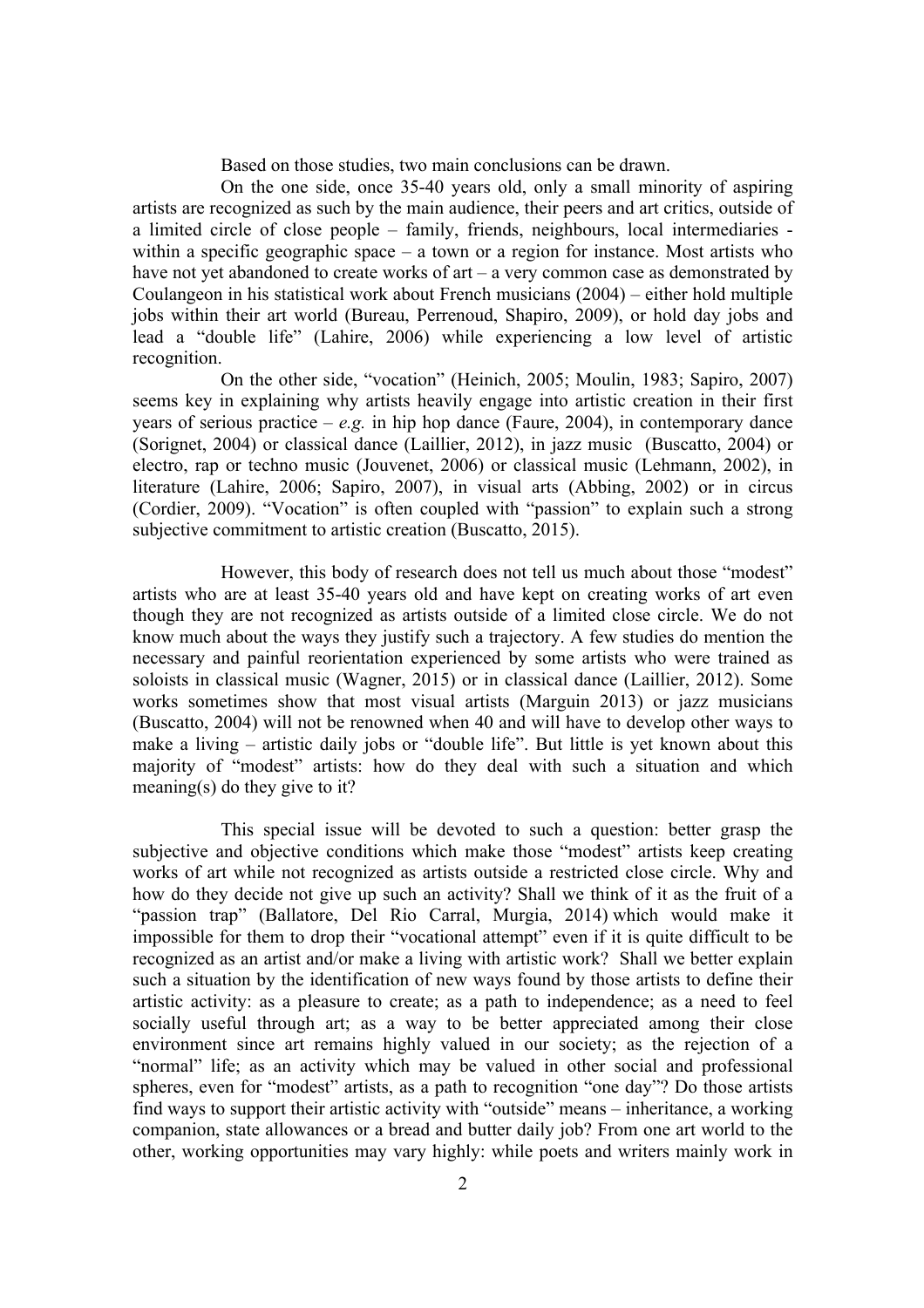fields connected to journalism or teaching (Dubois, 2012; Lahire, 2006), jazz musicians (Buscatto, 2004), dancers (Rannou, Roharik, 2006) or actors/actresses (Menger, 1997; Paradeise, 1998) tend to be pluriactive within their art world. But despite such difference between art worlds, how may we think of the aging of "modest" artists sociologically and anthropologically?

#### **Three questions underlie this call for papers. At least one of them, and if possible two, should be addressed in the proposals to be sent to the Journal.**

1- In order to better grasp "modest" artists' trajectories, authors should here **identify rationalities which found their "modest" artists' to create works of art over time** even though they are not widely recognized as artists and that most of them do not make a living with their artistic creation – either because their main job or financial resources are not art-related, or because they do hold an art-related job which is not artistically valued in their art world –  $e.g.$  teaching, business theatre or entertainment.

2- An other question to be addressed focuses on **ways "modest" artists organize their daily activities, finances and schedules in order to be able to continue creating works of art.** How do they free time to create? How do they succeed in exhibiting their works of art even if the audience is restricted, the places to host their artistic activities are confidential? Which family, friendly, symbolic, technical or monetary resources do they build on to maintain their artistic activity? In which ways are their artistic work affected by those adjustments – styles, genres or settings?

3- Lastly, authors are here to question **how "modest" artists' trajectories are shaped by social, gendered or "national" inequalities.** Does economic and/or social capital affect those artists' ability to maintain themselves over time (Bourdieu, 1992 ; Friedman, O'Brien, Laurison, 2016 ; Roux, 2015)? Are choices made between professional and private life dependent on those artists' gender (Buscatto, 2007; Naudier, 2010; Sinigaglia-Amadio, Sinigaglia, 2015)? Does aging reinforce, or not, social, gendered or "national" inequalities already observed in art schools (Mauger, 2006; Provansal, 2016; Rolle, Moeschler, 2014) and along which social processes – stereotypes, networks, social normal notably? An intersectional approach will be appreciated here.

This special issue intends to gather empirical studies led in different art worlds and countries and which address at least one or two of those main questions. They can be written either in French, or in English.

#### **Agenda**

- Proposals should be sent to marie.buscatto@gmail.com by February  $1<sup>st</sup>$ , 2018. In 5000 signs, authors will detail the empirical material as well as the main results of the research they led in one specific art world.

- Authors will be informed of the positive or negative decision by March  $1<sup>st</sup> 2018$ .

- For those accepted, a full article will be written according to the RS&A Journal editorial rules and will be sent by May  $31<sup>st</sup>$  2018 (a maximum of 50 000 signs is expected).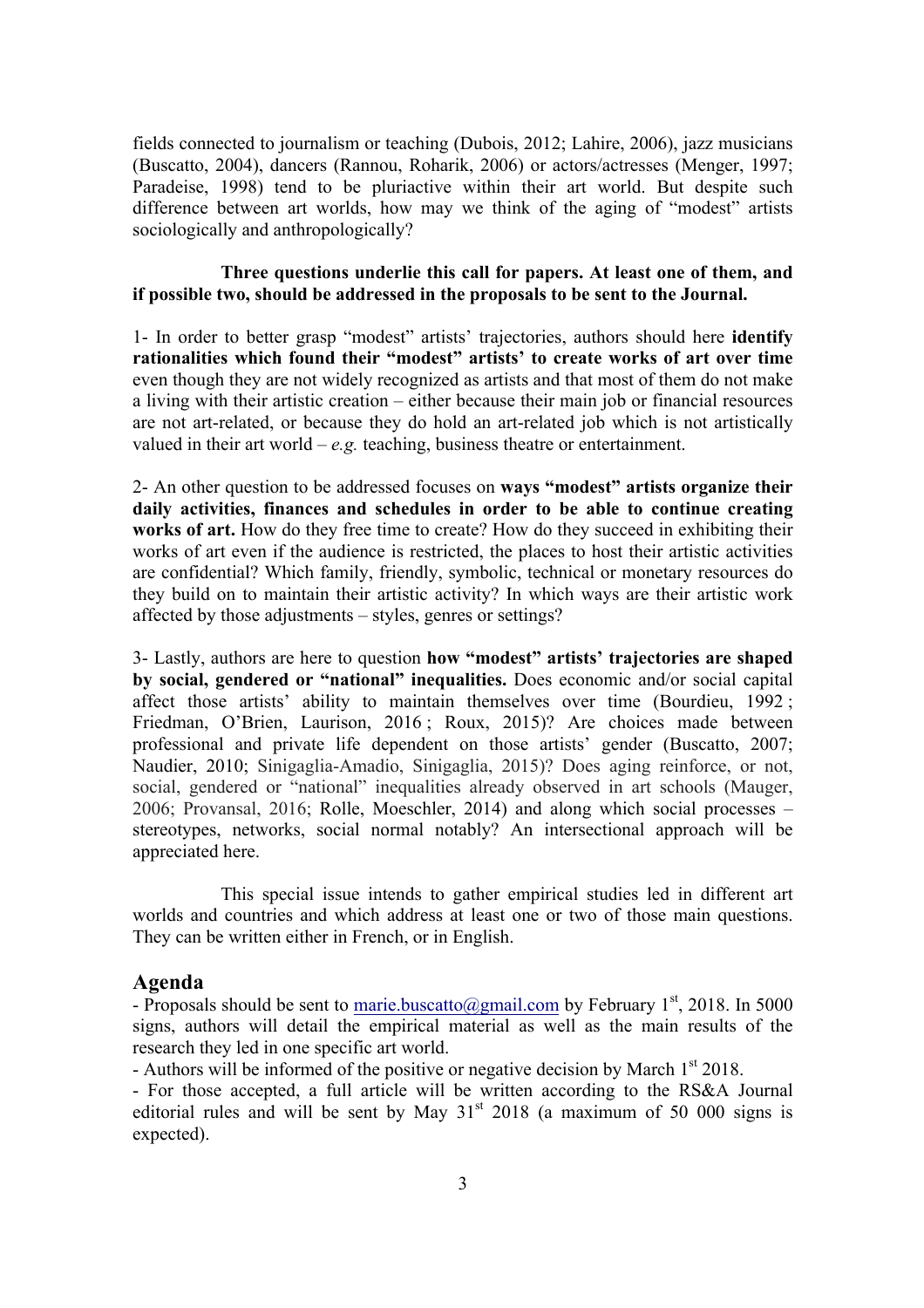- Articles will be then evaluated by the editor of this issue and two anonymous experts chosen by the Journal editorial Board in order to assess both their scientific quality and their editorial relevancy. Anonymous reports will be sent to authors by the end of August 2018.

- Articles which are accepted with modifications (whether major or minor ones) will be edited by authors and sent for a new assessment by the end of October 2018.

- If corrections are required, they will be sent to the author by the end of December 2018.

- If the article is definitely accepted, the final version is due by the end of February 2019 (at the latest).

#### **Bibliography**

Abbing Hans *Why are Artists Poor? The Exceptional Economy of the Arts*, Amsterdam, Amsterdam University Press, 2002.

Alexandre Olivier *La règle de l'exception. Ecologie du cinéma français*, Paris, Editions de l'Ehess, 2015

Ballatore Magali, del Rio Carral Maria et Annalisa Murgia « Quand passion et précarité se rencontrent dans les métiers du savoir – Présentation », *Recherches Sociologiques et Anthropologiques*, 45 (2), 2014, 1-13.

Becker Howard S. *Art Worlds*, Berkeley, University of California Press, 1982 (traduction française : *Les mondes de l'art*, Paris, Flammarion, 1986).

Bense Ferreira Alves Celia *Précarité en échange. Enquête sur l'implication au travail*, Paris, Éditions Aux lieux d'être, 2006.

Bourdieu Pierre *Les règles de l'art. Genèse et structure du champ littéraire*, Paris, Le Seuil, 1992.

Bureau Marie-Christine, Perrenoud Marc, Shapiro Roberta (dir.) *L'artiste pluriel : démultiplier l'activité pour vivre de son art*, Lille, P.U. du Septentrion, 2009.

Buscatto Marie « 'Intersectionnalité'. A propos des usages épistémologiques d'un concept (très) à la mode », *Recherches sociologiques et anthropologiques*, 2016, 47 (2), 103-118.

Buscatto Marie « Aux fondements du travail artistique. Vocation, passion ou travail ordinaire ? ». *In* Leroux N., Loriol M. (dir.) *Le travail passionné. L'engagement artistique, sportif ou politique*, Paris, Eres, 2015, 31-56.

Buscatto Marie « Travail artistique ». *In* Bevort Antoine, Jobert Annette, Lallement Michel et Arnaud Mias (dir.) *Dictionnaire du travail*, Paris, PUF, 2012, 798-803.

Buscatto Marie *Femmes du jazz. Musicalités, féminités, marginalisations*, Paris, CNRS Editions, 2007.

Buscatto, Marie « De la vocation artistique au travail musical : tensions, compromis et ambivalences chez les musiciens de jazz », *Sociologie de l'art*, OPuS 5, 2004, 35–56.

Cordier Marine *Le cirque sur la piste de l'art. La création entre politiques et marchés,* Thèse de sociologie, Université Paris Ouest Nanterre La Défense, décembre 2009.

Coulangeon Philippe *Les Musiciens interprètes en France. Portrait d'une profession,* Paris, La Documentation française, 2004.

Dubois Sébastien *Le métier des poètes*, document de travail, http://www.poesiecontemporaine.fr/jce/documents-et-travaux, Consulté le 10 mai 2012.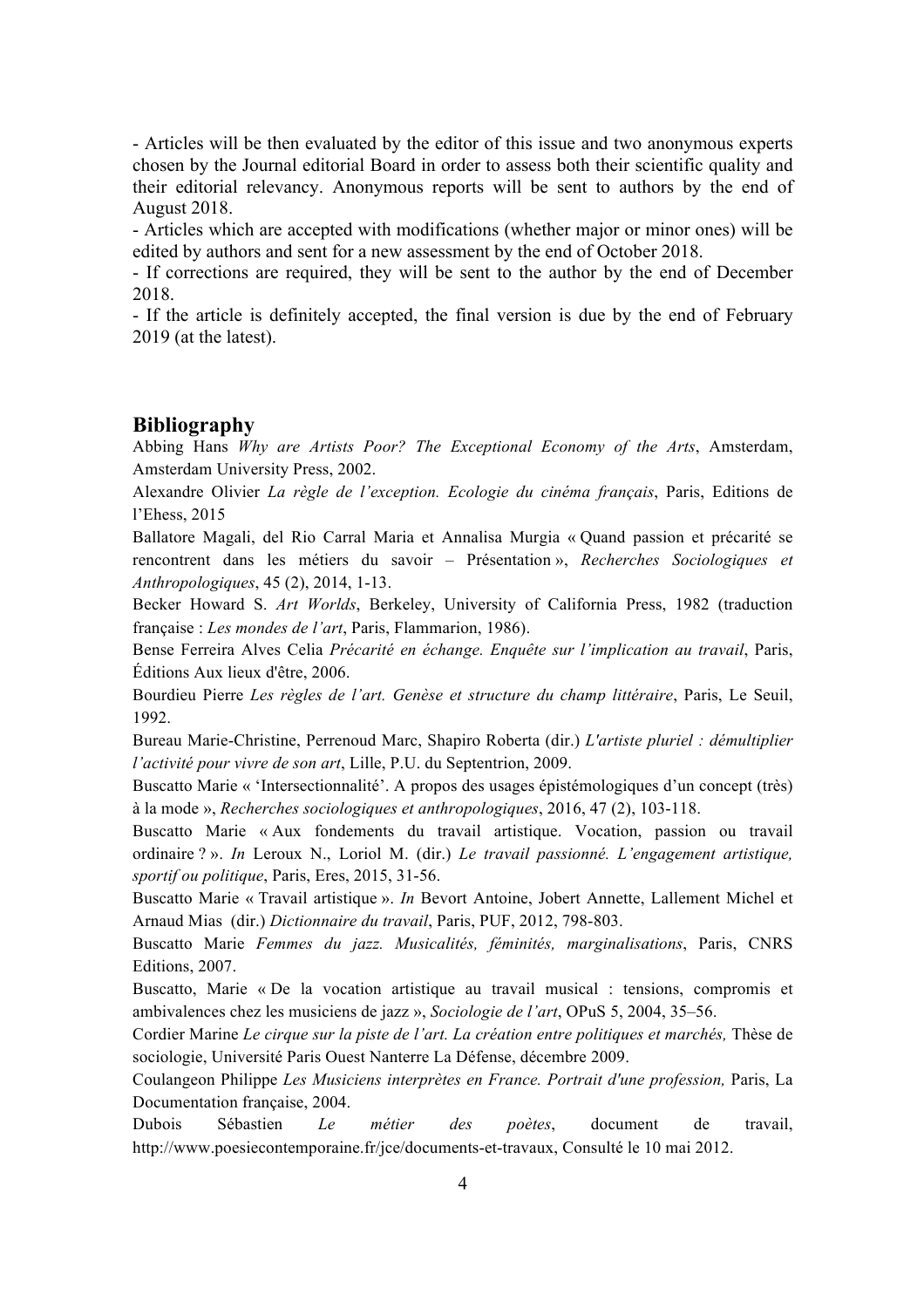Faure Sylvia « Institutionnalisation de la danse hip-hop et récits biographiques des artistes chorégraphes », *Genèses*, 2004, 55, 84-106.

Fleuriel Sébastien « De la vocation artistique à la précarité : devenir professeur de danse jazz », *Sociologie de l'Art*, 2010, OPuS 15, 137-157.

Friedman Sam, Dave O'Brien, Daniel Laurison "'Like Skydiving without a Parachute': How Class Origin Shapes Occupational Trajectories in British Acting", *Sociology*, 2016, 50 (3), 1 – 19.

Grazian David *Blue Chicago. The Search for Authenticity in Urban Blues*, Chicago, The University of Chicago Press, 2003.

Heinich Nathalie « Régime vocationnel et pluriactivité chez les écrivains : une perspective compréhensive et ses incompréhensions », *Socio-logos. Revue de l'association française de sociologie* [En ligne], 3 | 2008, mis en ligne le 28 mai 2008, Consulté le 26 avril 2012. URL : http://socio-logos.revues.org/1793

Heinich Nathalie *L'élite artiste. Excellence et singularité en régime démocratique*, Paris, Gallimard, 2005.

Jouvenet Morgan *Rap, techno, électro... Le musicien entre travail artistique et critique sociale*, Paris, Éditions de la Maison des sciences de l'homme, 2006.

Karttunen Sari « How to identify artists? Defining the population for 'status-of-the-artist' studies », *Poetics*, 26, 1998, 1-19.

Katz Serge *Comédiens par intermittence*. *Le métier à l'épreuve de la disqualification professionnelle*, Paris, Presses du Châtelet, 2015.

Kris Ernst, Kurz Otto *L'image de l'artiste. Légende, mythe et magie*, Marseille, Rivages, 1979 (1934).

Lahire Bernard *La Condition littéraire. La double vie des écrivains*, Paris, La Découverte, 2006. Laillier Joël *«* La dynamique de la vocation : les évolutions de la rationalisation de l'engagement au travail des danseurs de ballet », *Sociologie du travail,* 53*,* 2011, 493–514.

Lehmann Bernard *L'orchestre dans tous ses éclats. Ethnographie des formations symphoniques*, Paris, La Découverte, 2002.

Marguin Séverine « Les temporalités de la réussite : le moment charnière des quarante ans chez les artistes d'art contemporain », *SociologieS*, 2013, consulté le 19 août 2017. URL : http://sociologies.revues.org/4466.

Mathieu Chris (ed.) *Careers in Creative Industries*, London, Routledge, 2012.

Mauger Gérard (dir.) *Droits d'entrée. Modalités et conditions d'accès aux univers artistiques*, Paris, Editions de la Maison des sciences de l'homme, 2006.

Menger Pierre-Michel *Portrait de l'artiste en travailleur*, Paris, Seuil, 2003.

Menger Pierre-Michel *La profession de comédien. Formation activités et carrières dans la démultiplication de soi*, Paris, Ministère de la culture, 1997.

Moulin Raymonde « De l'artisan au professionnel : l'artiste », *Sociologie du Travail,* 25 (4), 1983, 388-403.

Naudier, Delphine « Les écrivaines et leurs arrangements avec les assignations sexuées », *Sociétés contemporaines*, (78) 2, 2010, 39-63.

Paradeise Catherine *Les comédiens. Profession et marché du travail*, Paris, PUF, 1998.

Perrenoud Marc *Les Musicos. Enquête sur des musiciens ordinaires*, Paris, La Découverte, 2007.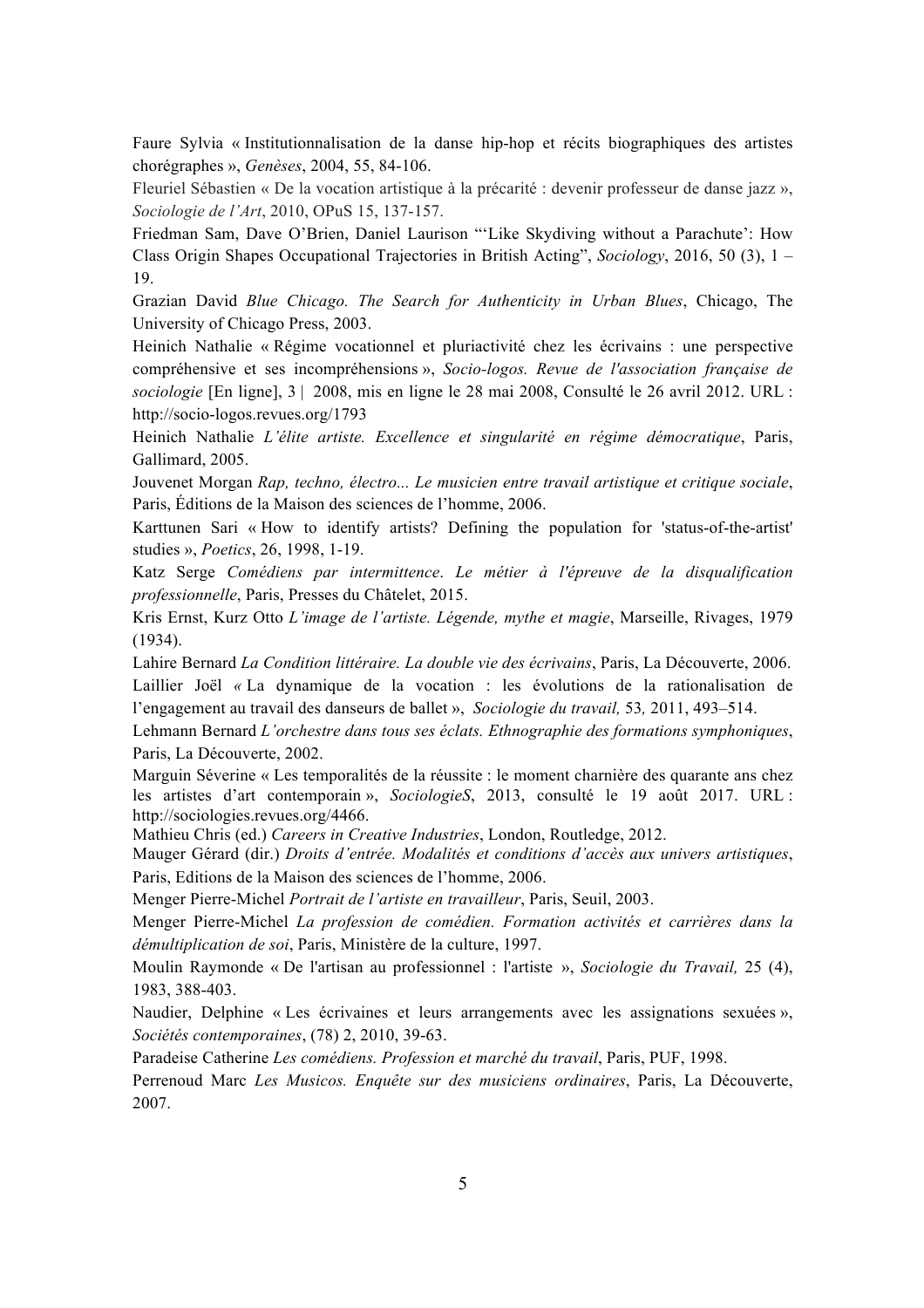Provansal Mathilde « Au-delà de la vocation artistique : un recrutement sexuellement différencié des candidat-e-s à une carrière de plasticien-ne ? », *Éducation et socialisation,* n°42, mis en ligne le 22 octobre 2016, URL : http://edso.revues.org/1821 ; DOI : 10.4000/edso.1821

Quemin Alain *Les stars de l'art contemporain. Notoriété et consécration artistiques dans les arts visuels,* Paris, CNRS Éditions, 2013.

Rannou Janine, Roharik Ionela *Les danseurs. Un métier d'engagement*, Paris, La Documentation française, 2006.

Rolle Valérie, Olivier Moeschler, *De l'école à la scène. Entrer dans le métier de comédien-ne,* Lausanne, Editions Antipode, 2014.

Roux Nicolas « La mobilité sociale d'artistes du spectacle issus des classes populaires : des « transclasses » entre désir d'émancipation et sentiment d'illégitimité », *Lien social et politiques*, 74, 2015, 57-75.

Sapiro Gisèle « Je n'ai jamais appris à écrire. Les conditions de formation de la vocation d'écrivain », *Actes de la recherche en sciences sociales,* 168 (3), 2007, p. 12-33.

Sinigaglia-Amadio Sabrina, Jérémy Sinigaglia, « Tempo de la vie d'artiste : genre et concurrence des temps professionnels et domestiques », *Cahiers du Genre* 2015, 59, 195-215.

Sorignet Pierre-Emmanuel « Etre danseuse contemporaine : une carrière 'corps et âme' », *Travail, Genre et Sociétés*, 12, 2004, 33-53.

Thibault Adrien « Être ou ne pas être. Genèse de la consécration théâtrale ou La constitution primitive du talent », *Sociologie et sociétés*, 47 (2), 2015, 87-111.

Trajtenberg, Graciela "Multiple Trespasses. Female Israeli Artists Make Uncommissioned Street Art" *in* Buscatto Marie et Anne Monjaret (dir.) *Arts et jeux de genre*, *Ethnologie française,* XLVI (1), 2016, 83-92.

Wagner Izabela *Producing Excellence. The Making of Virtuosos*, New Brunswick, Rutgers University Press, 2015.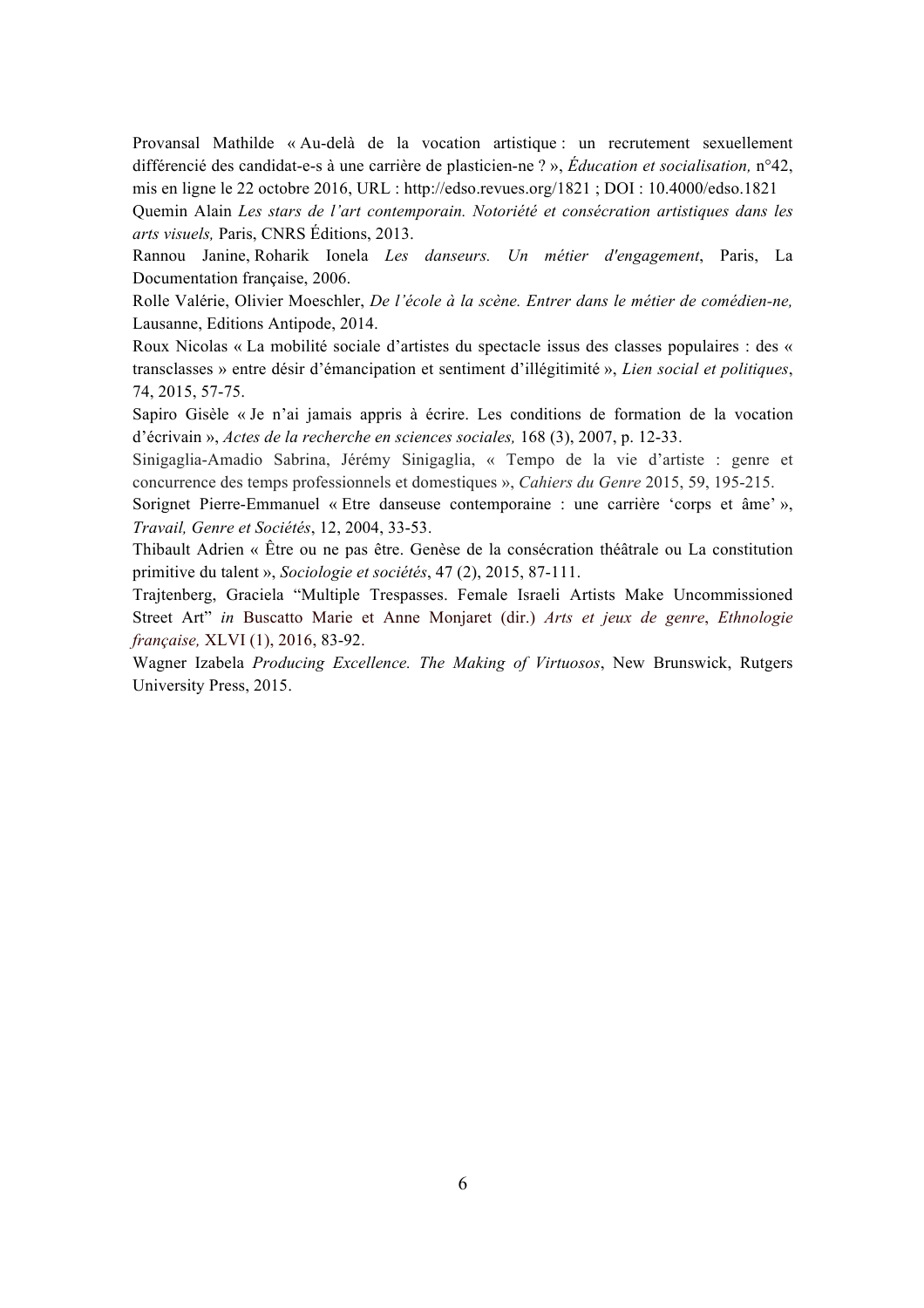# **Appel à proposition d'articles**

# **Revue** *Recherches sociologiques et anthropologiques*

# **Numéro spécial (2019 / 2)**

# *« Vieillir dans l'art Les trajectoires des artistes « modestes » à l'épreuve du temps »*

# **(sous la direction de Marie Buscatto)**

Au cours des dernières décennies, les personnes qui aspirent à être reconnues comme artistes et/ou à vivre de leur pratique artistique de manière professionnelle, ont largement augmenté, que l'on pense aux comédien-ne-s (Menger, 2003), aux musicien-ne-s (Coulangeon, 2004), aux plasticien-ne-s (Abbing, 2002 ; Karttunen, 2008 ; Moulin, 1983 ; Quemin, 2013), aux écrivain-e-s (Lahire, 2006), aux cinéastes (Alexandre, 2015), aux danseurs/ses (Rannou, Roharik, 2006) ou aux circassien-ne-s (Cordier, 2009).

Cette aspiration n'a été freinée ni par le faible taux de succès des artistes aussi bien à vivre de leur art qu'à être reconnu-e-s au sein de leur « monde de l'art » (Becker, 1982), ni par la multiplication objective des difficultés d'emploi et de travail expérimentées au fil du temps – forte précarité, faibles rémunérations, grande disponibilité temporelle, flexibilité permanente notamment (Buscatto, 2012).

Depuis une vingtaine d'années, se sont multipliées les enquêtes empiriques rendant compte aussi bien des périlleuses conditions de vie des artistes dans les sociétés contemporaines que des conditions subjectives justifiant un tel engagement dans les différents mondes de l'art qu'il s'agisse de la littérature (Heinich, 2008 ; Lahire, 2006 ; Sapiro, 2007), de la poésie (Dubois, 2012), du cirque (Cordier, 2009), de la musique électronique, techno et du rap (Jouvenet, 2006), du jazz (Buscatto, 2004), de la musique classique (Lehmann, 2002 ; Wagner, 2015), des musiques « populaires » (Perrenoud, 2007), du blues (Grazian, 2003), de la danse classique, contemporaine, hip hop ou jazz (Faure, 2004 ; Fleuriel, 2010 ; Rannou, Roharik, 2006 ; Sorignet, 2004), des arts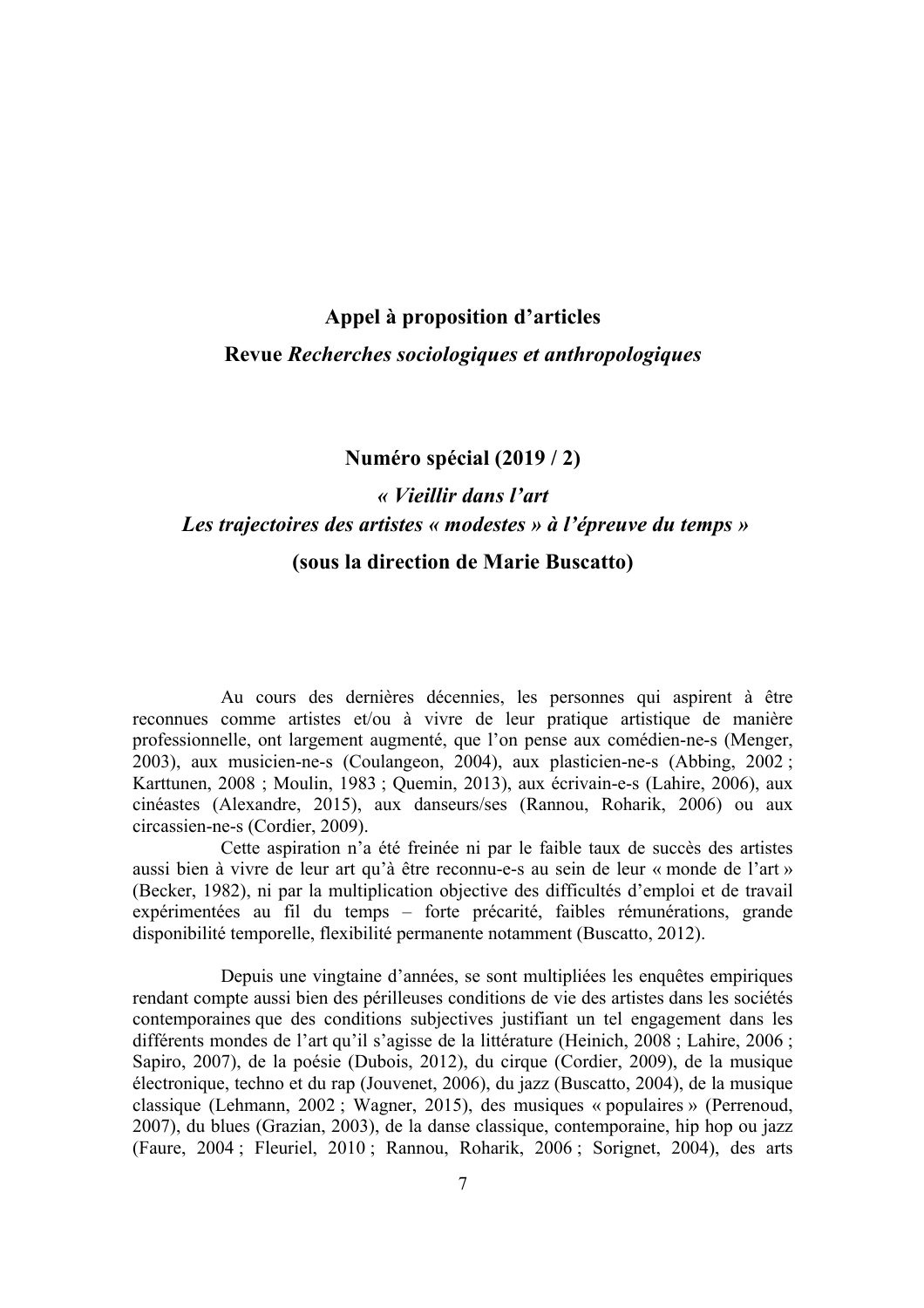plastiques (Abbing, 2002), du théâtre (Bense 2006 ; Katz, 2015 ; Menger, 1999 ; Paradeise, 1998) ou encore du cinéma (Alexandre, 2015).

Deux constats sont ainsi partagés par la recherche sur le sujet.

D'une part, passé l'âge de 35-40 ans, seule une petite minorité d'artistes se voit reconnue pour son expression artistique par le public, par les pairs et par les critiques d'art, au-delà d'un cercle restreint de proximité et à dimension locale. L'essentiel des artistes prétendant faire œuvre d'art et n'ayant pas abandonné en cours de route – cas très fréquent comme l'a par exemple prouvé Philippe Coulangeon dans son enquête quantitative sur l'ensemble des musicien-ne-s français-e-s (2004) – soit exercent dans la pluriactivité (Bureau, Perrenoud, Shapiro, 2009), soit détiennent un emploi « alimentaire » et mènent « double vie » (Lahire, 2006) tout en acceptant de faibles niveaux de reconnaissance artistique, souvent limitée à un cercle restreint de proches – ami-e-s, voisin-e-s, intermédiaires locaux – et définie par un espace géographique spécifique – une ville ou une région par exemple.

D'autre part, le registre de la « vocation » (Heinich, 2005 ; Moulin, 1983 ; Sapiro, 2007) sous-tend l'engagement de ces artistes aux premiers temps de la trajectoire, et ce dans les différents arts – *e.g.* en danse hip hop (Faure, 2004), contemporaine (Sorignet, 2004) ou classique (Laillier, 2012), en musique jazz (Buscatto, 2004), électro, rap ou techno (Jouvenet, 2006) ou classique (Lehmann, 2002), en littérature (Lahire, 2006), en arts plastiques (Abbing, 2002) ou dans le cirque (Cordier, 2009). Cet appel fait à la « vocation » est souvent allié à un engagement subjectif porté par une forte passion pour la création artistique (Buscatto, 2015).

Cependant, ces mêmes travaux donnent peu à voir tou-te-s ces artistes qui, passé 35-40 ans, continuent à créer, à faire œuvre d'art, alors même qu'ils et elles ne sont guère reconnu-e-s comme artistes en dehors d'un cercle restreint ainsi que des conditions d'acceptation alors mises en place par ces dernier-e-s pour justifier une telle démarche. Quelques études évoquent certes la douloureuse et nécessaire « reconversion » expérimentée par certain-e-s artistes solistes après 35 ans en musique classique (Wagner, 2015) ou en danse classique (Laillier, 2012). On sait encore que, passé la quarantaine, la plupart des artistes plasticien-ne-s (Marguin, 2013) ou des musicien-ne-s de jazz (Buscatto, 2004) encore actifs/ves ne sont guère reconnu-e-s comme artistes en dehors d'un cercle restreint. Mais de fait, peu est connu de ce que ces artistes, pas ou peu reconnu-e-s, expérimentent effectivement passé 30 ou 40 ans et des manières dont ils et elles exercent et justifient leur évolution artistique quand leur situation n'est effectivement pas celle du succès « réputationnel » – être reconnu-e par un large public ainsi que par des critiques d'art et des pairs reconnu-e-s.

Tel serait justement l'objet de ce numéro spécial : dévoiler les ressorts subjectifs et objectifs sous-tendant le maintien dans l'expression artistique de cette grande majorité d'artistes « modestes » (au sens où ils et elles ne sont guère reconnu-e-s comme artistes en dehors d'un cercle très restreint) quand ils et elles font toujours œuvre d'art – et n'ont donc pas abandonné la création artistique devant les difficultés expérimentées. Doit-on plutôt y voir le fruit du « piège de la passion » (Ballatore, Del Rio Carral, Murgia, 2014) qui rendrait impossible à ces artistes l'abandon de leur vocation première même lorsque son exercice est des plus ingrat et difficile à mettre en place ? Doit-on plutôt en conclure que les artistes qui se maintiennent « malgré tout »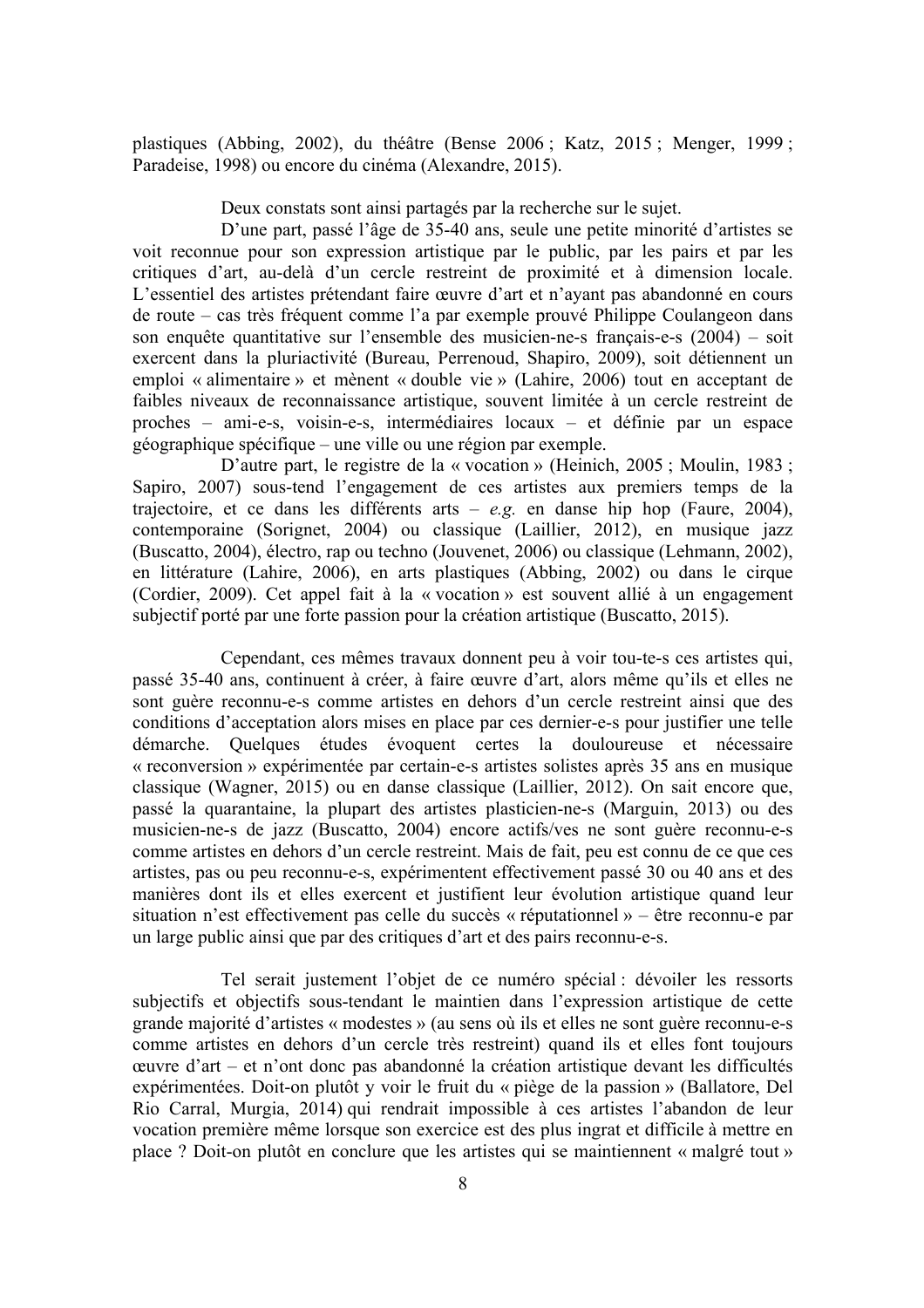trouvent d'autres justifications à leur acte telles le plaisir de créer des œuvres d'art, le maintien d'une certaine indépendance, le choix d'une vie aux valeurs sociales valorisées, le développement d'un sentiment d'utilité sociale par l'art, la valorisation symbolique d'une activité noble auprès des proches, le rejet d'une vie « normale » et/ou encore une valorisation de l'acte artistique dans d'autres sphères sociales et professionnelles malgré leur faible reconnaissance au sein des mondes de l'art ? Les ressorts économiques du maintien dans l'activité artistique prisée, le plus souvent non rémunérée, doivent-ils encore être plutôt trouvés à l'extérieur de l'activité – un patrimoine, un-e compagne ou un compagnon soutien financier ou une activité principale « alimentaire » - laissant beaucoup de temps libre pour la création ? Les mondes de l'art varient certes dans les possibles offerts à ces artistes « modestes » : quand les poètes et les écrivain-e-s exercent majoritairement des métiers liés à l'écrit comme l'enseignement ou le journalisme (Dubois, 2012 ; Lahire, 2006), les musicienne-s de jazz (Buscatto, 2004), les danseurs/ses (Rannou, Roharik, 2006) ou les comédien-ne-s (Paradeise, 1998) évoluent plutôt dans la pluriactivité au sein de leur monde de l'art. Mais au-delà des différences entre les mondes de l'art, comment penser le vieillissement des artistes « modestes » de manière sociologique et anthropologique ?

**Trois questionnements organisent cet appel et devront orienter les réponses proposées pour ce numéro spécial. Les articles doivent viser au moins l'un des questionnements, voire si possible deux d'entre eux.**

1- Afin de mieux comprendre les trajectoires de ces artistes « modestes » est ici **attendue l'identification des rationalités sous-tendant leur maintien dans l'expression artistique au fil du temps** alors qu'ils et elles ne sont reconnu-e-s comme tel-le-s que dans un cercle restreint et que, pour la plupart, elles et ils ne vivent pas de leur art de manière principale – soit parce qu'ils et elles détiennent un emploi principal non-artistique, soit parce qu'elles et ils exercent de manière principale, au sein de leur monde de l'art, une activité peu valorisée sur le plan artistique et ne répondant pas à leurs choix initiaux tels l'enseignement, le théâtre d'entreprise, la musique d'ambiance ou l'illustration graphique.

2- Un autre axe de questionnement porte sur **les manières dont ces artistes organisent leurs activités, leurs finances et leurs emplois du temps pour réussir ce difficile maintien dans la création artistique.** Comment libèrent-ils et elles du temps pour créer ? Comment réussissent-elles et ils à montrer leur art, même si les publics en sont restreints, les dispositifs en sont confidentiels ? Sur quelles ressources familiales, amicales, monétaires, symboliques ou techniques s'appuient-ils ou elles pour créer « quand même » ? En quoi leur expression artistique est-elle affectée en retour par ces ajustements – styles, genres ou dispositifs ?

3- Un troisième et dernier axe de questionnement viserait à identifier les manières dont **les trajectoires des artistes « modestes » sont sous-tendues par des inégalités sociales, genrées ou « nationales ».** En quoi la capacité des unes et des autres à perdurer dans l'expression artistique en dépit du manque de reconnaissance et, le plus souvent, de la capacité à en vivre de manière principale est-elle liée au capital économique et social que peut notamment fournir une origine sociale favorable (Bourdieu, 1992 ; Friedman, O'Brien, Laurison, 2016 ; Roux, 2015) ? Dans quelle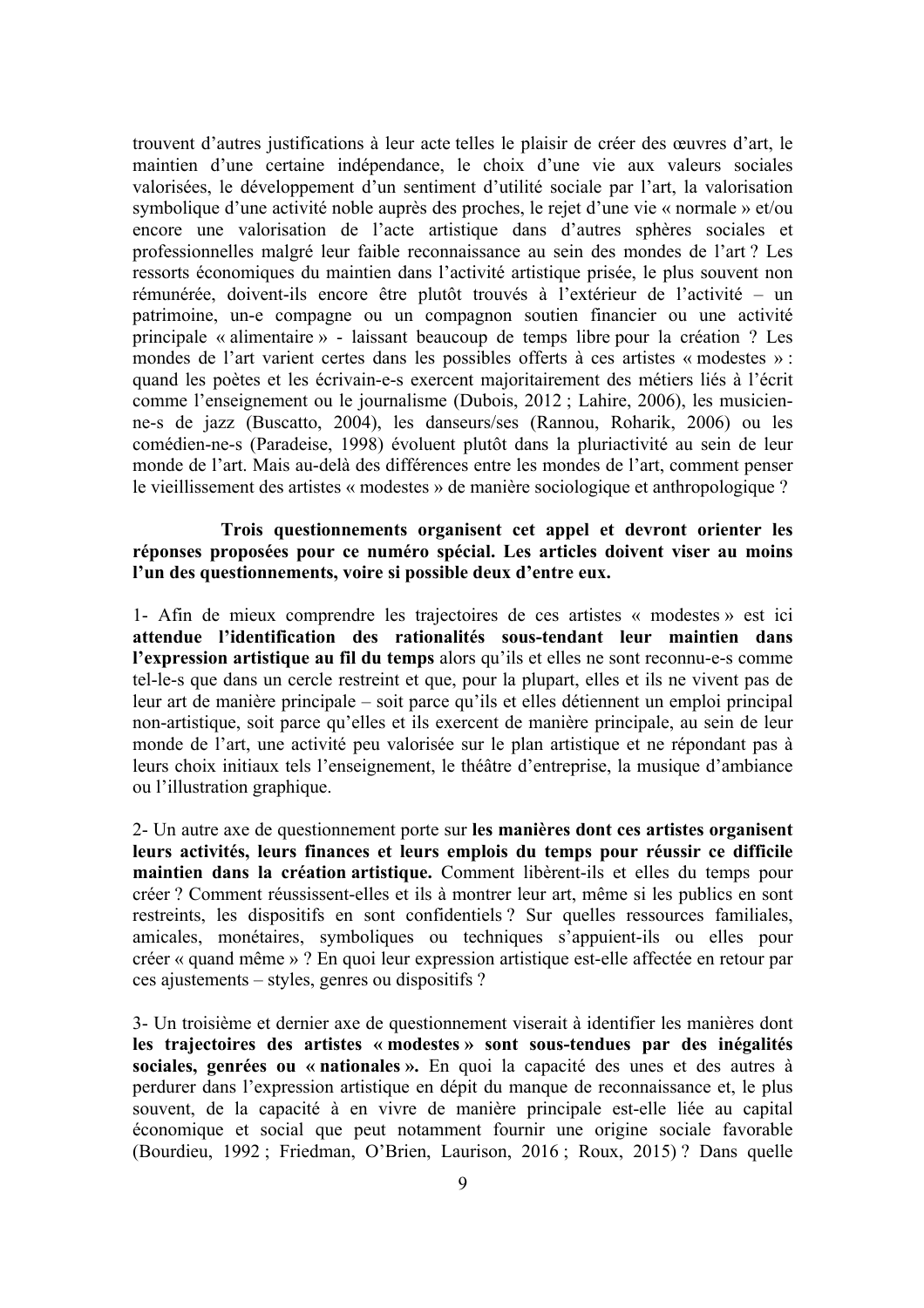mesure les arbitrages vie professionnelle / vie privée pouvant influencer ces trajectoires à l'âge de la parentalité sont-ils genrés (Buscatto, 2007 ; Naudier, 2010 ; Sinigaglia-Amadio, Sinigaglia, 2015) ? Plus largement, dans quelle mesure encore le vieillissement participe-t-il, ou non, à renforcer les inégalités sociales, genrées et « nationales » déjà constatées dès le plus jeune âge (Mauger, 2006 ; Provansal, 2016 ; Rolle, Moeschler, 2014) et selon quels processus sociaux – stéréotypes, réseaux sociaux, normes sociales notamment ? Une approche intersectionnelle sera ici particulièrement appréciée (Buscatto, 2016).

Ce numéro spécial vise à rassembler plusieurs travaux empiriques de qualité menés autour de l'un ou plusieurs de ces questionnements dans différents mondes de l'art et dans différents pays. Ils peuvent être proposés et rédigés en langue française ou anglaise.

#### **Calendrier**

- Les propositions d'articles devront être envoyées à marie.buscatto@gmail.com avant le 1<sup>er</sup> février 2018. Elles comporteront environ 5000 signes décrivant de manière détaillée aussi bien le matériau empirique que les principaux résultats de l'enquête.

- Les auteur-e-s retenu-e-s pour ce projet seront averti-e-s d'ici la fin février 2018.

- Ils et elles devront envoyer leur article complet, de 50 000 signes maximum, avant le 31 mai 2018.

- Les articles seront évalués à la fois par la responsable du numéro et par des rapporteure-s anonymes choisis par la revue afin d'en assurer la pertinence éditoriale et la qualité scientifique. Les rapports seront envoyés aux auteur-e-s avant la fin août 2018.

- Pour les articles retenus moyennant modifications, une deuxième version de l'article sera attendue pour la fin octobre 2018 et fera l'objet d'une nouvelle évaluation si celleci a été jugée nécessaire lors de la première évaluation.

- La nouvelle évaluation sera envoyée à l'auteur-e fin décembre 2018.

- Si l'article est retenu pour publication, la version finale est attendue pour la fin février 2019 au plus tard.

#### **Références bibliographiques**

Abbing Hans *Why are Artists Poor? The Exceptional Economy of the Arts*, Amsterdam, Amsterdam University Press, 2002.

Alexandre Olivier *La règle de l'exception. Ecologie du cinéma français*, Paris, Editions de l'Ehess, 2015

Ballatore Magali, del Rio Carral Maria et Annalisa Murgia « Quand passion et précarité se rencontrent dans les métiers du savoir – Présentation », *Recherches Sociologiques et Anthropologiques*, 45 (2), 2014, 1-13.

Becker Howard S. *Art Worlds*, Berkeley, University of California Press, 1982 (traduction française : *Les mondes de l'art*, Paris, Flammarion, 1986).

Bense Ferreira Alves Celia *Précarité en échange. Enquête sur l'implication au travail*, Paris, Éditions Aux lieux d'être, 2006.

Bourdieu Pierre *Les règles de l'art. Genèse et structure du champ littéraire*, Paris, Le Seuil,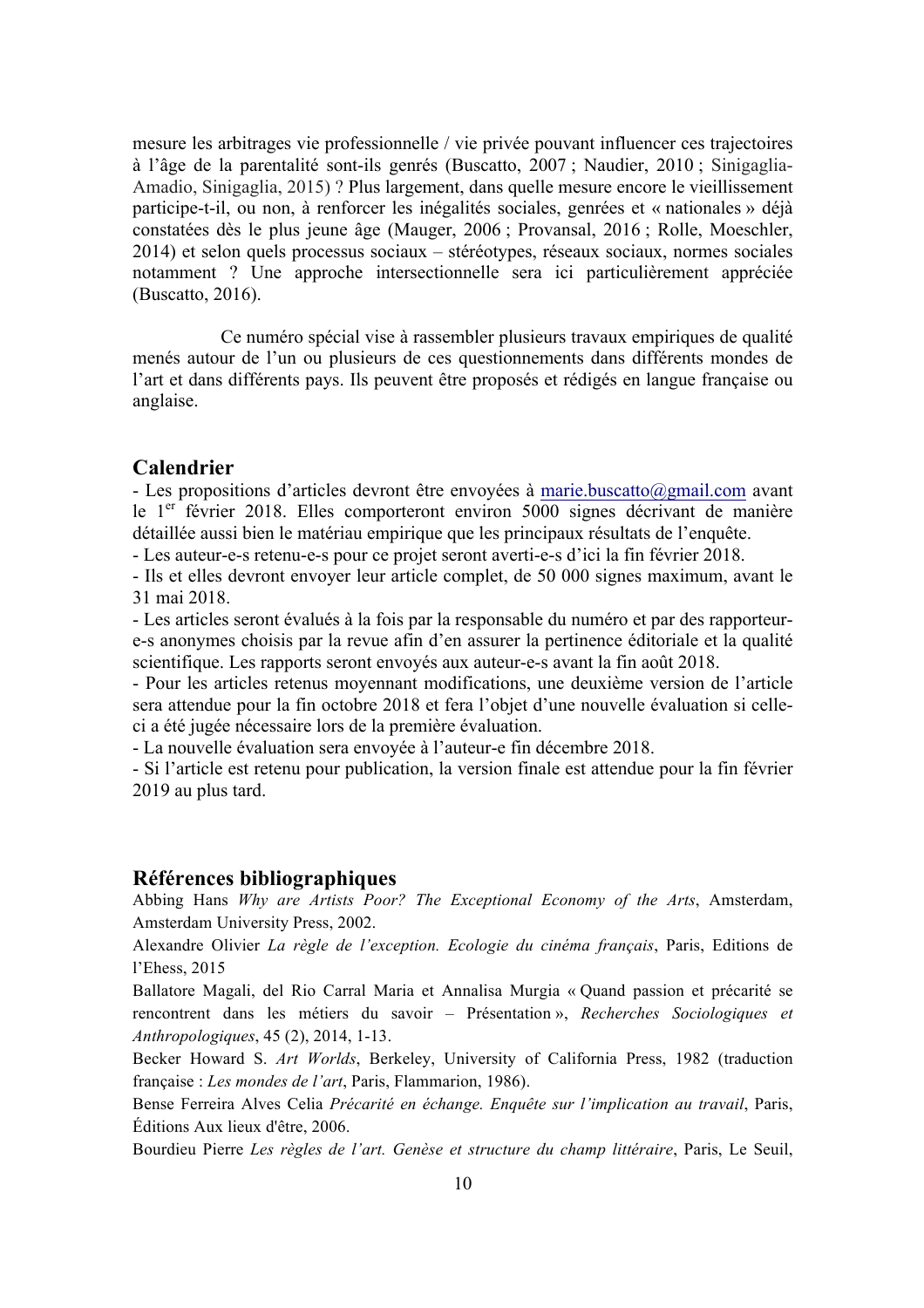1992.

Bureau Marie-Christine, Perrenoud Marc, Shapiro Roberta (dir.) *L'artiste pluriel : démultiplier l'activité pour vivre de son art*, Lille, P.U. du Septentrion, 2009.

Buscatto Marie « 'Intersectionnalité'. A propos des usages épistémologiques d'un concept (très) à la mode », *Recherches sociologiques et anthropologiques*, 2016, 47 (2), 103-118.

Buscatto Marie « Aux fondements du travail artistique. Vocation, passion ou travail ordinaire ? ». *In* Leroux N., Loriol M. (dir.) *Le travail passionné. L'engagement artistique, sportif ou politique*, Paris, Eres, 2015, 31-56.

Buscatto Marie « Travail artistique ». *In* Bevort Antoine, Jobert Annette, Lallement Michel et Arnaud Mias (dir.) *Dictionnaire du travail*, Paris, PUF, 2012, 798-803.

Buscatto Marie *Femmes du jazz. Musicalités, féminités, marginalisations*, Paris, CNRS Editions, 2007.

Buscatto, Marie « De la vocation artistique au travail musical : tensions, compromis et ambivalences chez les musiciens de jazz », *Sociologie de l'art*, OPuS 5, 2004, 35–56.

Cordier Marine *Le cirque sur la piste de l'art. La création entre politiques et marchés,* Thèse de sociologie, Université Paris Ouest Nanterre La Défense, décembre 2009.

Coulangeon Philippe *Les Musiciens interprètes en France. Portrait d'une profession,* Paris, La Documentation française, 2004.

Dubois Sébastien *Le métier des poètes*, document de travail, http://www.poesiecontemporaine.fr/jce/documents-et-travaux, Consulté le 10 mai 2012.

Faure Sylvia « Institutionnalisation de la danse hip-hop et récits biographiques des artistes chorégraphes », *Genèses*, 2004, 55, 84-106.

Fleuriel Sébastien « De la vocation artistique à la précarité : devenir professeur de danse jazz », *Sociologie de l'Art*, 2010, OPuS 15, 137-157.

Friedman Sam, Dave O'Brien, Daniel Laurison "'Like Skydiving without a Parachute': How Class Origin Shapes Occupational Trajectories in British Acting", *Sociology*, 2016, 50 (3), 1 – 19.

Grazian David *Blue Chicago. The Search for Authenticity in Urban Blues*, Chicago, The University of Chicago Press, 2003.

Heinich Nathalie « Régime vocationnel et pluriactivité chez les écrivains : une perspective compréhensive et ses incompréhensions », *Socio-logos. Revue de l'association française de sociologie* [En ligne], 3 | 2008, mis en ligne le 28 mai 2008, Consulté le 26 avril 2012. URL : http://socio-logos.revues.org/1793

Heinich Nathalie *L'élite artiste. Excellence et singularité en régime démocratique*, Paris, Gallimard, 2005.

Jouvenet Morgan *Rap, techno, électro... Le musicien entre travail artistique et critique sociale*, Paris, Éditions de la Maison des sciences de l'homme, 2006.

Karttunen Sari « How to identify artists? Defining the population for 'status-of-the-artist' studies », *Poetics*, 26, 1998, 1-19.

Katz Serge *Comédiens par intermittence*. *Le métier à l'épreuve de la disqualification professionnelle*, Paris, Presses du Châtelet, 2015.

Kris Ernst, Kurz Otto *L'image de l'artiste. Légende, mythe et magie*, Marseille, Rivages, 1979 (1934).

Lahire Bernard *La Condition littéraire. La double vie des écrivains*, Paris, La Découverte, 2006. Laillier Joël *«* La dynamique de la vocation : les évolutions de la rationalisation de l'engagement au travail des danseurs de ballet », *Sociologie du travail,* 53*,* 2011, 493–514.